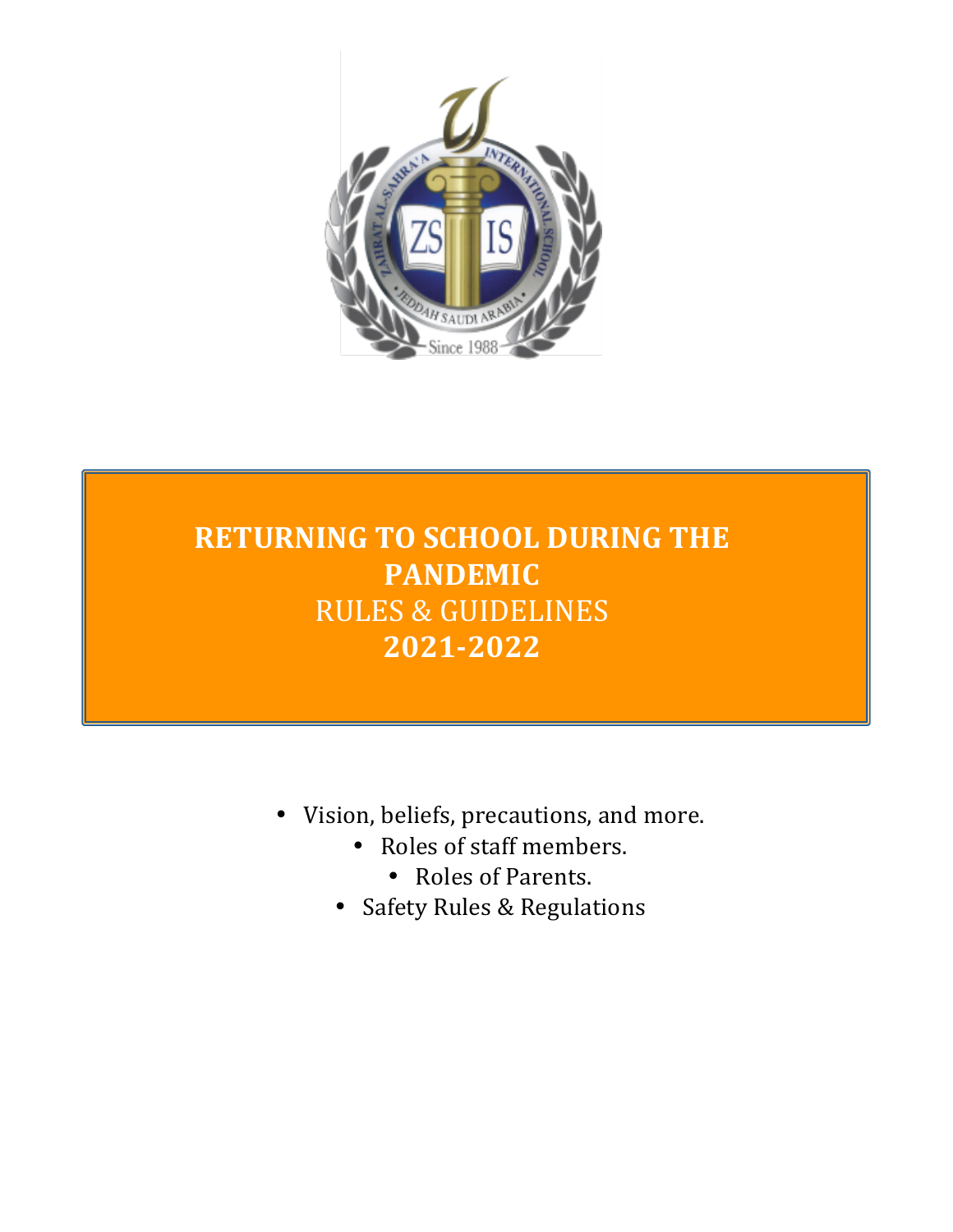## **MISSION**

*Our mission is to equip young leaders with superlative knowledge and adaptable social skills through contribution, updated technology and resources, enthusiasm, equality, conscientiousness, commitment, and quality assurance.*

#### " *Superlative Knowledge* "

This is offered through adopting and designing a strong curriculum that reflects the common core standards stated by  $\Box$ .

Students are taught by well-equipped teachers using the 'learning through play' strategy. Even amid the pandemic, students have never missed the chance of growth and learning as we continued to deliver high-standard education via online platforms and live sessions.

#### " *Adaptable Social Skills* "

In Kindergarten, students learn basic social skills that help them adapt to different situations. They learn to communicate, express their needs and emotions, apply their academic knowledge where needed, and so forth. These skills are taught through everyday interaction with the teacher and through the dedicated session of 'Social-Emotional Development' that is part of the curriculum. More skills are taught when kids get to interact with each other on daily basis, and that is precisely why we look forward to having students return to oncampus learning.

To reach our mission, we need:

*Contribution*: Every member of the staff has something to contribute in order to have our students reach their goals. They contribute knowledge, education, experience, and a lot more for the sake of their students.

*Updated Technology & Resources*: The pandemic has taught us to rely on technology to deliver education and to overcome physical absence. Staff members have been trained as the administration adapted secure online platforms.

*Enthusiasm*: Being passionate and excited about what one is doing ensures the best results. That is exactly how we do our jobs and fulfill our roles in ZSIS. The pandemic and the shift to online education have fueled our motivation to give more in the face of a new challenge. Our students have seen that firsthand. *Equality*: Equality among teachers is reflected onto the work they deliver. All students receive the same treatment and education they need to improve their knowledge and skills. Resources are adapted based on students' individual needs. One main example is online learning. Live sessions allowed each student to interact and recorded sessions were available for every students in case s/he were unable to attend on time. Parents received proper training and guidelines to ensure their ability to follow through online learning so no student would miss a thing.

*Conscientiousness & Commitment* : Diligence and reliability in work is key to good quality service and education. Our teachers and every member of the staff have proven their full dedication through their work and the outcomes we see. The workshops offered at ZSIS are not only dedicated towards quality education. We value personal development and passionate work just as much.

*Quality Assurance*: The service and education always have to be at the highest of standards. All measures are taken to ensure that quality is preserved and never reduced at any cost. Quality is assured through self-evaluation, direct supervision, COGNIA follow-up, and Ministry of Education contribution.

We continue to follow our motto… **STRIVING FOR EXCELLENCE**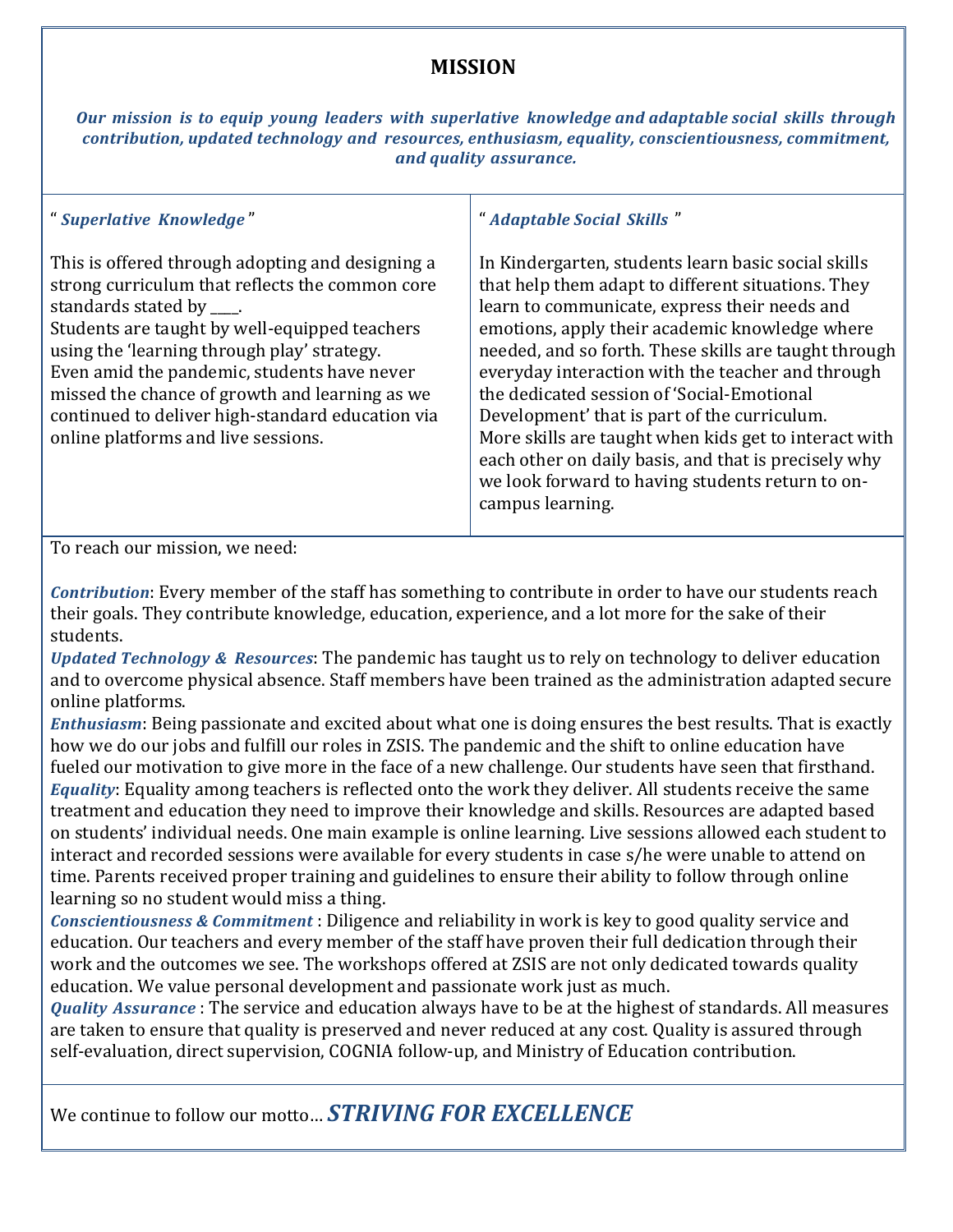# **TEACHER'S ROLE**

#### **Main Tasks (as an on-campus teacher during the pandemic)**

As we transition to on-campus teaching during these unusual timings, new rules will have to be applied in addition to the main and general tasks assigned earlier during the year. Additional or edited tasks include:

- Teach the class in smaller groups.
- Continue to post workstations and activities for absent students.
- Assign activities and worksheets to be completed in class as well as continue to post workstation sessions online.
- Decorate your classroom setting with attractive academic material and Covid related rules.
- Display posters and assign new ways of greetings that help maintain social distancing and no-touch rule.
- Keep students at ease and panic-free when discussing Covid and safety measures.
- Enlighten students about the necessity of keeping themselves clean and organized all day long.
- Maintain students' discipline and academic record. Analyze, investigate, and communicate problems to the administration.
- With the new timings, you will have to keep sessions short, yet rich and engaging.
- Make sure that workstation activities and on-campus activities cater the needs of below-level, onlevel, and above-level students.
- Keep in mind that school is a new concept to students at this time. Therefore, dedicate time and space for adaptation and settlement.
- Correct and respond to students' posted work while maintaining distance.
- Teacher may have to adopt new teaching strategies to cater to new students' needs.
- Check for students' attendance both online and on-campus. Each student on your class list is your responsibility whether on-campus or online. Treat them all with equity.
- Continue to discuss arising challenges with colleagues and administration to ensure proper education.
- Follow class schedule and yearly plans sharply and report any emergency changes to administration.
- Allow free oral communication time among students under your supervision.
- Discuss below-level and above-level performers with the Director to work on a targeted plan.
- Report student performance on the designed forms.
- Communicate with parents through e-mails and phone calls whenever the need to discuss their child's performance arises.
- Follow the edited hygiene rules stated by the Administration and Ministry of Education.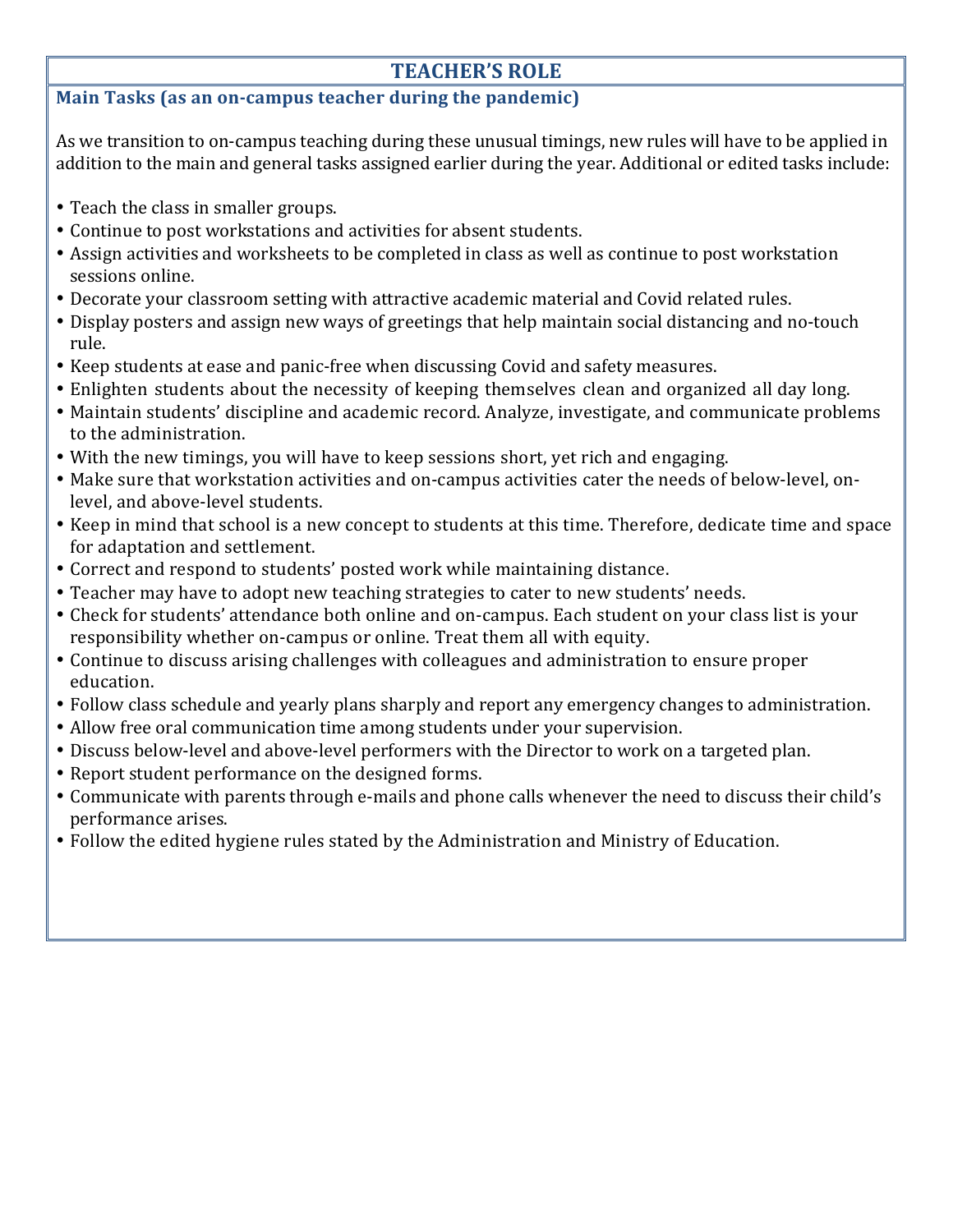# **PARENTS' ROLE**

Here we are finally returning to school after a very long period of online teaching. These have been the longest years for any teacher and maybe even longer to homeschooling parents. We plan to return with caution. Administration, Supervisors, Teachers, and Assistants have different tasks and a lot of work to ensure the smooth and safe return of students.

Even Parents and Families have equally important tasks and responsibility. Please review carefully:

- Prepare children emotionally. Kindergarten students have been absent for so long, and it might even be the first time to ever visit the school for some. Therefore, you need to prepare them and help them settle on the first couple of weeks.
- Get your child excited about going to school.
- Children are divided into groups. Groups and timings cannot be changed upon parents' request.
- If you wish to not send your child to school, you will have to provide a valid reason. Recorded sessions will continue to be posted so children do not miss on school work.
- Purchase school uniform from Kindergarten. Timings are sent in a separate e-mail.
- Send the worksheets and books with your child on the first day of school.
- Stay safe and keep your children safe.
- Present your updated Tawakalna status at the gate.
- Do not send your child in case of COVID.
- Minimize your presence inside the building and try to contact us through e-mails and phone calls. You are welcome to visit the school by requesting appointments.
- Drop off and pick up your children at the designated gates.
- Adhere to school timings and never drop your children earlier than the appointed time. If you happen to arrive earlier than stated, please wait in the car.
- Keep your children's immunity high through sports, healthy eating habits, and proper sleeping routine.
- Visit your children's online account to check for posted work and recorded sessions. We will be teaching both on-campus and online as part of our safety measures.
- Complete all the tasks assigned and posted on Seesaw virtual classroom.
- Teach your children to use the online platform independently. Be their reminders and guidance, not their personal tutors.
- Prepare the learning materials provided in the kits and have them ready for use during activities.
- Post your children's work in the form of pictures and videos. Do not skip activities because as much as they may seem unimportant to you, they have a major effect on learning.
- If your child continues to learn online, have him/her learn in a proper learning environment where it is quiet, confortable, and designed with educational posters.
- Have your children eat a good breakfast before school. There is no eating in class (on-campus & online).
- Follow the safety rules and regulations stated by the administration and Ministry of Education.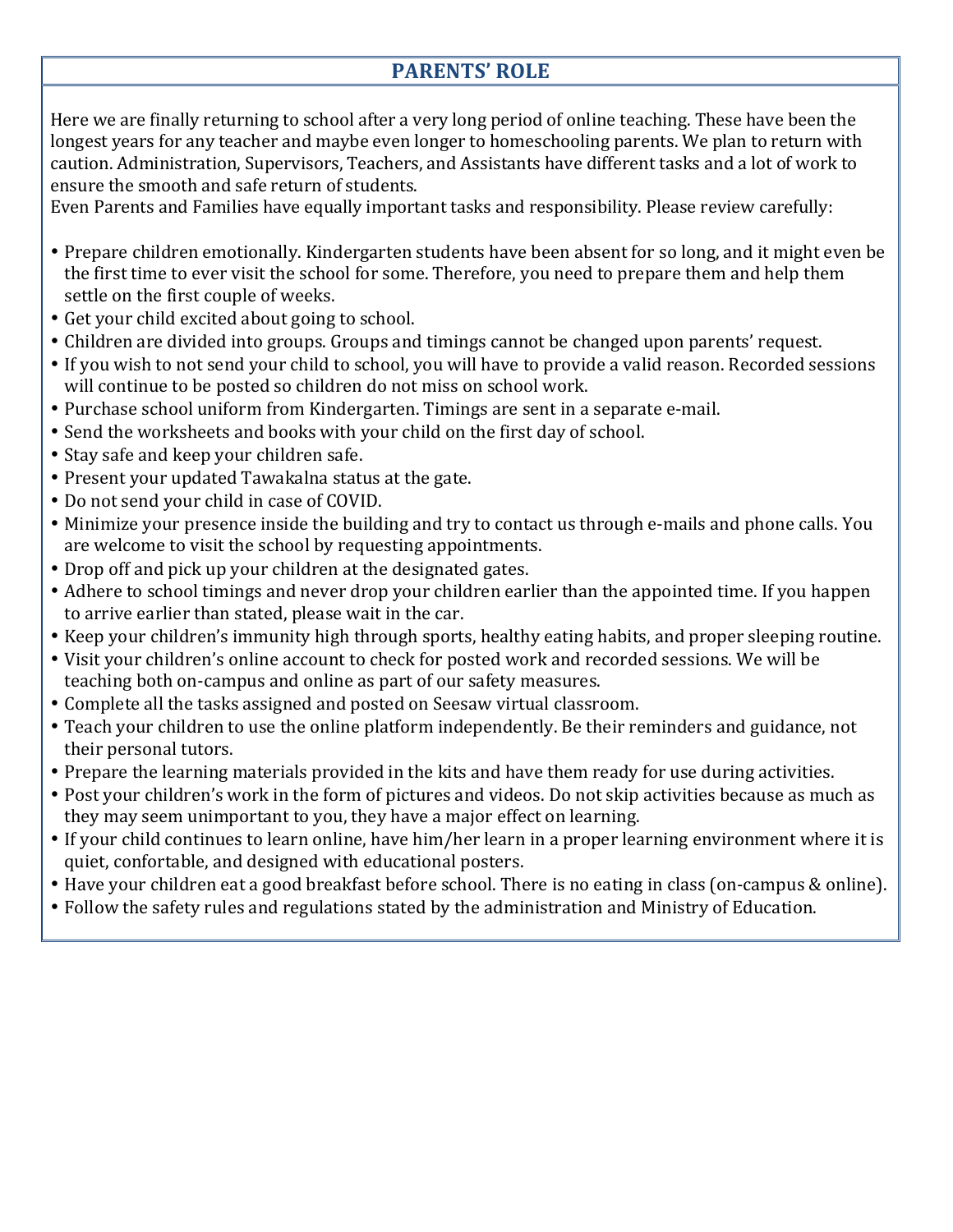# **SAFETY & HYGIENE MEASURES DURING COVID-19**

THE RETURN PLAN Returning to school is a shared responsibility and calls for extra measures of precaution. The date for on-campus learning has been announced by the Ministry of Education to be January 23rd, 2022.

#### **Members of Staff Should:**

- Be fully vaccinated.
- Members of staff, visitors, and students must show IMMUNE on 'Tawakalna' app.
- Limit sharing and exchanging materials with others; i.e. use their assigned laptops, share notes through e-mails, bring their own personal materials, etc.
- Follow the new paperless strategy to record students' absence, exchange messages, etc.
- Maintain social distancing.
- Keep hands washed at all times.
- Wear facemask at all times.
- Guide students to proper hand washing, sneezing, coughing, and sanitizing practice.
- Stay on the lookout for symptoms among students.
- Stay at home when feeling sick and carrying out a PCR. Results must be shared directly with the school principal.
- Follow the strategy specified for dealing with suspected cases of COVID in class.
- Help maintain a high level of hygiene and precautionary measures.

### **Young Students Will Be:**

- Constantly guided to wash hands properly and sanitize in class.
- Constantly checked by periodic check up rounds carried out by the school nurse.
- In case of suspicion, the student will be taken to the isolation room to be picked up by his/her parents. Parents will be informed and the class will be closed for disinfection.
- Taught the etiquette of coughing and sneezing in public.
- Kept safe by keeping them in a sanitized areas and disinfecting their toys and materials.
- \*School Administration will be checking students' updated Tawwaklna status every morning prior to student's arrival. If a child appears to be 'not immune' s/he will be allowed to enter the class.

### **Visitors Should:**

- Show IMMUNE on 'Tawakalna' app.
- Maintain social distancing.
- Wear facemask at all times.

\*Further planning and meetings will be carried out in preparation for a safe return to school.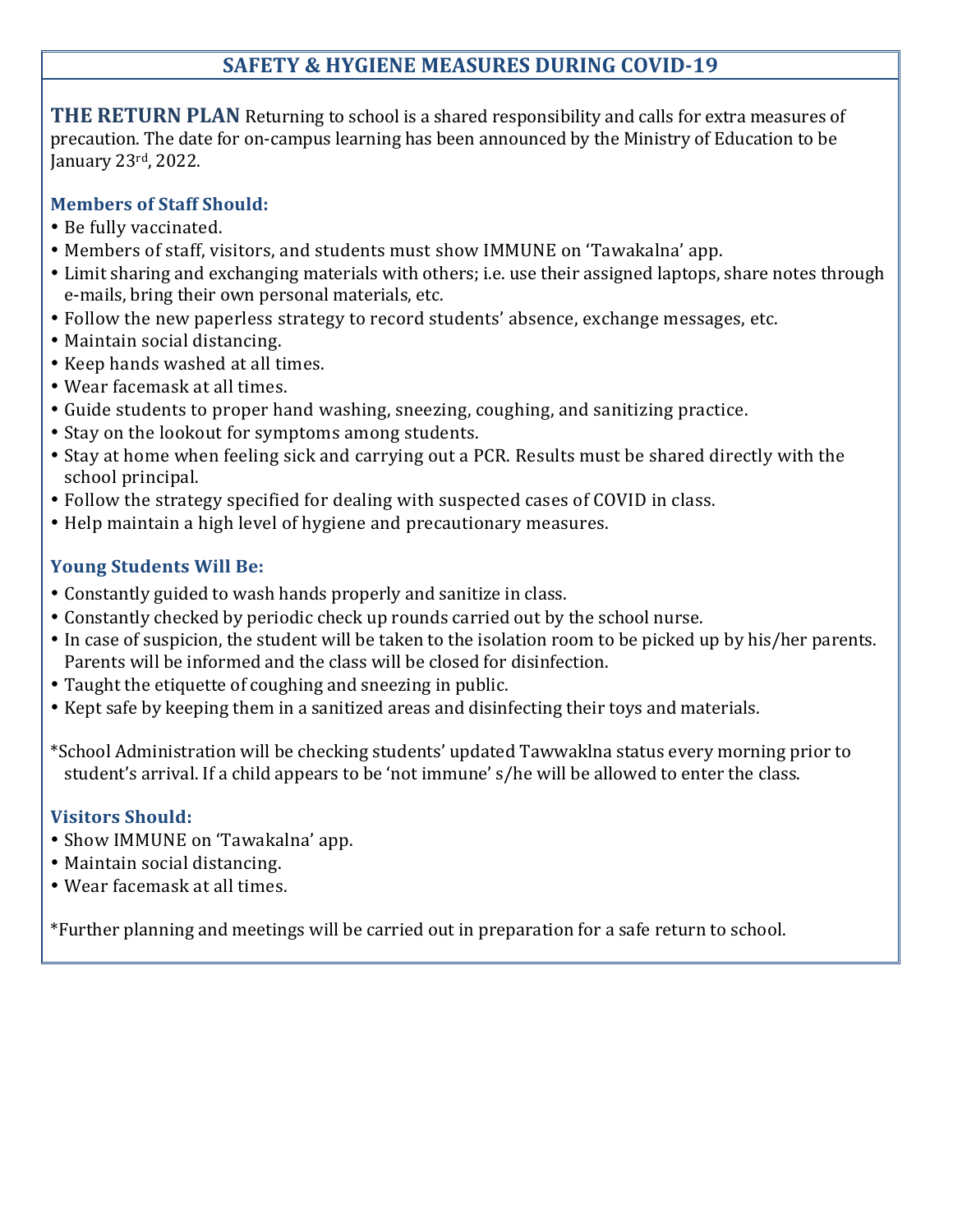# **MESSAGE FROM THE SCHOOL NURSE**

Yes we are returning to school, but the pandemic is not over yet. We have full responsibility of keeping our children safe.

As the school Nurse, I will supervise students at all times. I will inform teachers of what symptoms to check for and I will take care of every child the best way I can.

Keep your child home is you notice any of these symptoms:

| Nasal congestion or Runny nose | Pink eye      | <b>Coughing and wheezing</b> |
|--------------------------------|---------------|------------------------------|
| Sore throat                    | Diarrhea      | Stomach aches                |
| Headaches                      | Fever         | Muscle aches                 |
| Fatigue                        | Poor appetite | Nausea or vomiting           |

Keep your child at home if any member of the household is COVID positive.

In case we notice any of these symptoms in class, the child will be isolated in a room and parents will be contacted to pick the child up. The isolation room is not a scary place. We will be having special treatment as we watch cartoons and get to go home earlier than our friends!

Children will have to stay at home until symptoms disappear. Meanwhile, continue to follow online lessons.

I will be lecturing students on personal hygiene and healthy immunity during the day. Families are kindly requested to help us keep our children healthy and ready to fight off any illness.

Keep yourselves, as parents, safe by maintaining social distancing and wearing your masks.

I am always there to help you.

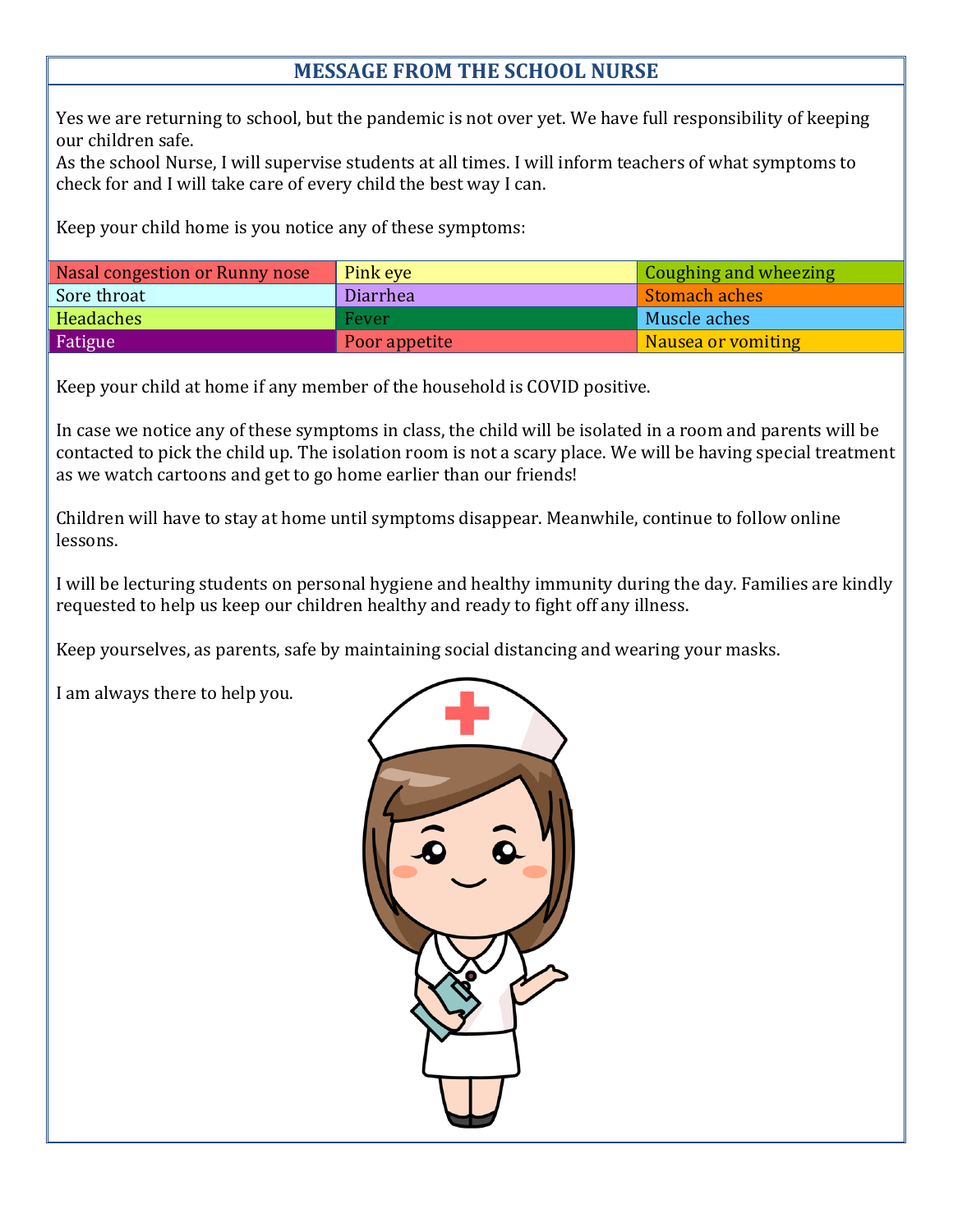# **SCHOOL TIMINGS**

• Each class is divided into two groups  $(1 \& 2)$  as shown in the schedule:

| <b>DAY</b>        | <b>SUNDAY</b>          |                           | <b>MONDAY</b>          |                           | <b>TUESDAY</b>         |                           | <b>WEDNESDAY</b> |                                                   | <b>THURSDAY</b> |                           |  |
|-------------------|------------------------|---------------------------|------------------------|---------------------------|------------------------|---------------------------|------------------|---------------------------------------------------|-----------------|---------------------------|--|
| <b>TIMINGS</b>    | $07:45$ AM-<br>10:45AM | $11:00$ AM-<br>$02:00$ PM | $07:45$ AM-<br>10:45AM | $11:00 AM-$<br>$02:00$ PM | $07:45$ AM-<br>10:45AM | $11:00$ AM-<br>$02:00$ PM | 10:45AM          | $07:45$ AM- $11:00$ AM- $07:45$ AM-<br>$02:00$ PM | 10:45 AM        | $11:00$ AM-<br>$02:00$ PM |  |
| <b>GROUPS</b>     | PreK A                 | PreK A                    | PreK A                 | PreK A                    | PreK A                 | PreK A                    | PreK A           | PreK A                                            | PreK A          | PreK A                    |  |
| <b>(EXAMPLE</b>   | (1)                    | (2)                       |                        | 〔2〕                       |                        | (2)                       |                  | (2)                                               | 〔1〕             | (2)                       |  |
| <b>OF CLASSES</b> | $K-A(1)$               | $K-A(2)$                  | $K-A(1)$               | $K-A(2)$                  | $K-A(1)$               | $K-A(2)$                  | $K-A(1)$         | $K-A(2)$                                          | $K-A(1)$        | $K-A(2)$                  |  |

- Group  $1: 07:45$  AM  $10:45$  AM
- Group  $2: 11:00$  AM  $02:00$  PM
- The curriculum will be fully covered with no pressure on students.
- Changes among classes and groups are not allowed unless deemed necessary by the administration.
- Parents must strictly abide by the arrival and dismissal times specified to help maintain safety measures.
- Classes are sanitized between Groups 1 & 2.
- Students are to enter the school from Gate 1 and exit from Gate 2. That is to avoid face-to-face collision between students.
- Parents are to drop off their children at the gate. Mothers are not allowed to stay on school premises longer than necessary.
- Students must wear their uniform to school. School uniform is available for purchase. Please contact us for specified timings and appointments.